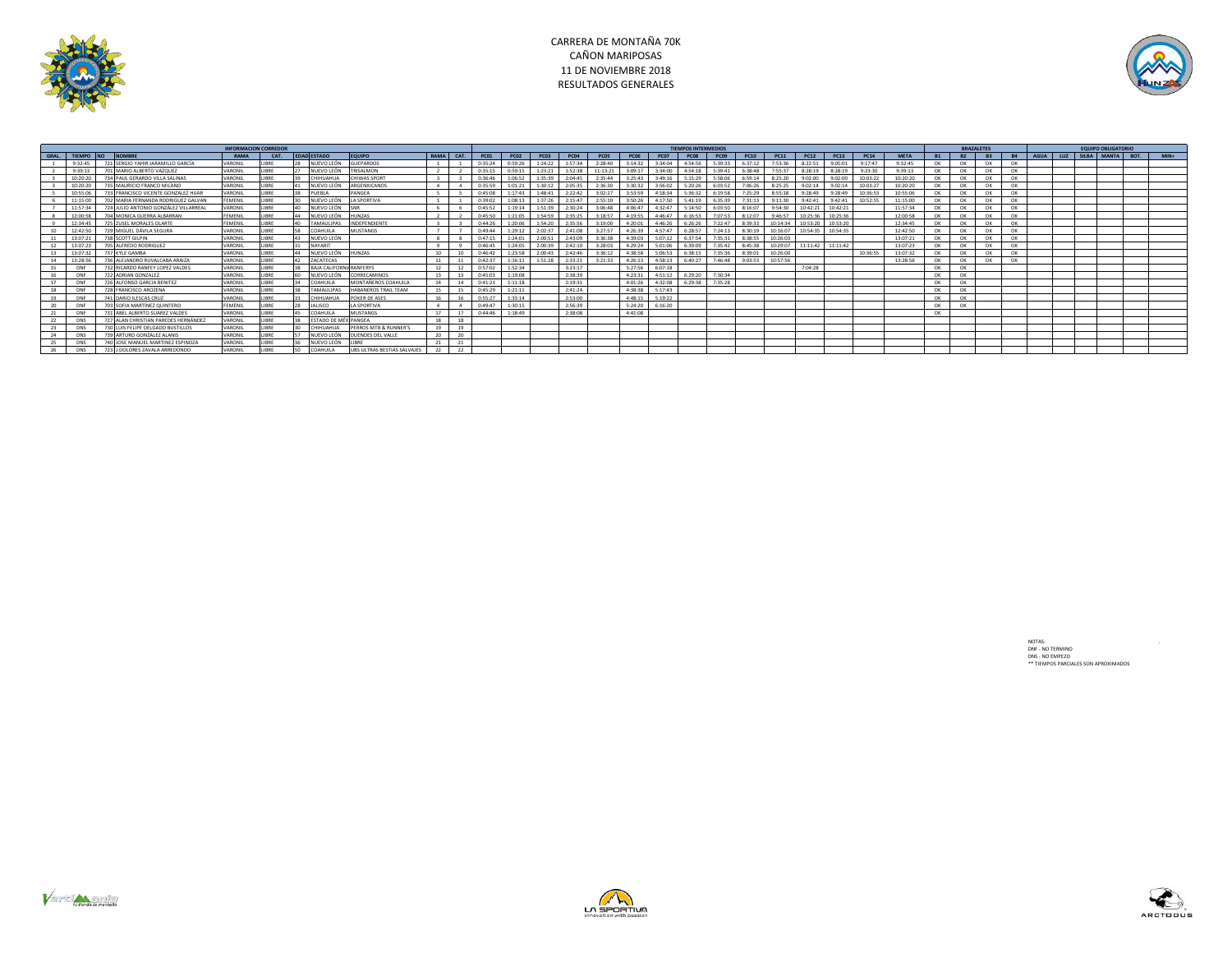

## CARRERA DE MONTAÑA 70K CAÑON MARIPOSAS 11 DE NOVIEMBRE 2018 RESULTADOS GENERALES FEMENIL



|      |            |                        | <b>TIEMPOS INTERMEDIO:</b> |              |                |                     |             |     |         |  |  |         |  |         |         |  | <b>BRAZALETE</b> |             |               |                   |          |  |                       |  |  |  |  |  |  |  |              |
|------|------------|------------------------|----------------------------|--------------|----------------|---------------------|-------------|-----|---------|--|--|---------|--|---------|---------|--|------------------|-------------|---------------|-------------------|----------|--|-----------------------|--|--|--|--|--|--|--|--------------|
| CRAL |            |                        | <b>PAMA</b>                | CAT          | ECTAD          |                     | <b>DAMA</b> | CAT |         |  |  |         |  |         |         |  | <b>PC09</b>      | <b>PC10</b> | <b>PC11</b>   | PC12              |          |  | <b>Administration</b> |  |  |  |  |  |  |  | <b>BAINA</b> |
|      | 11:15:00   |                        | <b>EFMEN</b>               | <b>IIRPI</b> |                |                     |             |     |         |  |  |         |  |         |         |  |                  | 7.31.13     | $9 - 11 - 30$ | $1.47 - 41$       |          |  |                       |  |  |  |  |  |  |  |              |
|      | 12:00:58   | <b>GUERRA ALBARRA</b>  | <b>FEMENI</b>              | <b>IIRP</b>  | .JEVO LF       |                     |             |     |         |  |  |         |  | 4:19:55 | . 0.0.0 |  | 7:07:53          | 8:12:07     | 9:46:57       | 10.25<br>10:25:36 | 40.35.36 |  | 12:00:51              |  |  |  |  |  |  |  |              |
|      | 12:34:45   | L MORALES OLARTE       | <b>FEMEN</b>               |              |                |                     |             |     |         |  |  |         |  |         | A:AC:   |  | 7:22:47          | 8.39.33     | 10:14:34      |                   | .        |  | 12:34:45              |  |  |  |  |  |  |  |              |
|      | <b>DNE</b> | OFIA MARTÍNEZ QUINTERO | <b>FFMFNI</b>              |              | <b>IALISCO</b> | <b>I A SPORTIVA</b> |             |     | 0.40.47 |  |  | 2:56:39 |  | 5:24:20 | 6:16:20 |  |                  |             |               |                   |          |  |                       |  |  |  |  |  |  |  |              |

NOTAS: .<br>DNF - NO TERMINO<br>DNS - NO EMPEZO<br>\*\* TIEMPOS PARCIALES SON APROXIMADOS